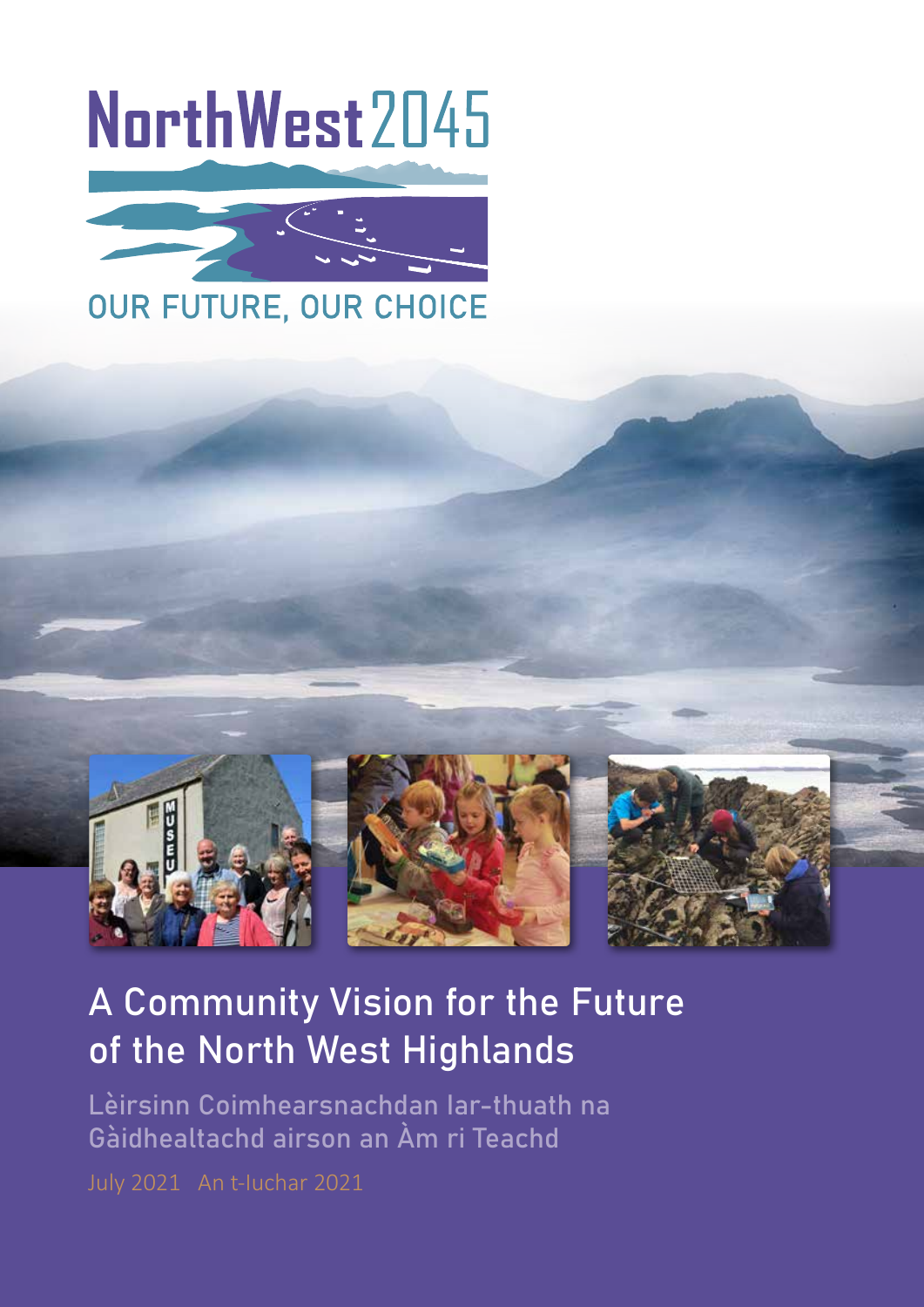

*Maree Todd* Member of Scottish Parliament – Caithness, Sutherland and Ross

# Foreword Facal-toisich

am delighted to introduce the NorthWest2045<br>Community Vision for the Future of the North West Highlands. This represents a remarkable coming together of community groups, local development trusts, landowners, charities and statutory bodies, to define and push for a more prosperous and sustainable future.

Their vision, of a place that is attractive for young people and families to live and work, with a diverse and sustainable rural economy, where communities are empowered to determine their own prospects, is one that has been created in collaboration with local people: Those growing up, going to school, living and working in the North West Highlands. I too share in this vision.

The following document contains bold ambition and clarity of purpose. It is an important step toward realising our shared aspirations and I would like to offer my congratulations to all involved in its creation. What it also makes clear, are the challenges faced by the North West Highlands here and now, as well as the work we must do to overcome those challenges and build toward a brighter future. In this, you have my continuing support.



IMAGE © GARY MACLEOD PHOTOGRAPHY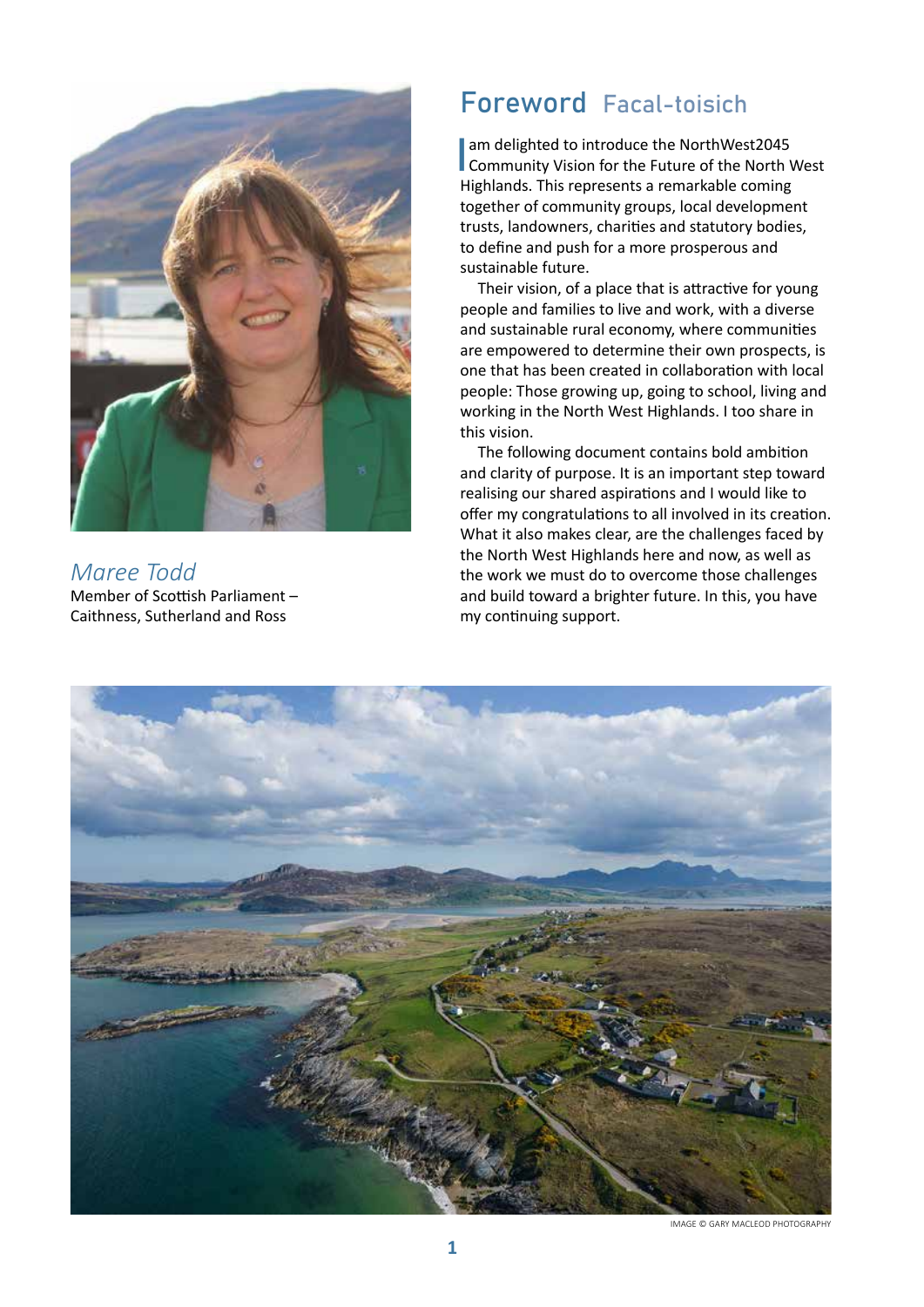# Introduction Ro-ràdh

The North West Highlands is a place of striking<br>
landscapes, and communities challenged by changing circumstances.

The NorthWest2045 Project comprises community groups; local development trusts; statutory bodies; and community, private and eNGO landowners from across the North West Highlands: from Achiltibuie, Coigach in the south, north to Durness and east to Bettyhill.

Our aim is to make clear the challenges we face and help point to the solutions that we can stand united behind.

The area we represent is more sparsely populated than the Western Isles,<sup>i</sup> our school rolls are falling, affordable housing is gone, our population is declining and our citizens are aging.

Our geography and transport infrastructure give rise to many of the challenges that are also faced on Scotland's islands<sup>ii</sup>. Our communities have higherthan-average vulnerability to the socioeconomic impacts of Covid and Brexit (see page 5 for details), which further exacerbates many of these pre-existing problems.

While there are support mechanisms in place from a range of statutory bodies to address inequalities and encourage effective placemaking, they are not always appropriate for sparsely populated areas such as ours. For example, methods of data gathering can make it hard to elucidate need in rural areas, where the wealth of some people masks pockets of disadvantage in the aggregate data. This need is demonstrated by the precipitous decline in our population over many decades, and the way that data is gathered and decisions are made on investments for rural areas in mainland Scotland



#### Our long term goals

We need support from government to

- $\triangleright$  Stimulate repopulation to see our school rolls rise to at least 50%–60% of capacity by 2045, from the current levels of 29%<sup>vi</sup>
- $\blacktriangleright$  Carry out an urgent review of why existing statutory mechanisms are failing to reverse depopulation in sparsely populated mainland rural areas.
- $\blacktriangleright$  Explore legislative options to give voice to rural mainland areas where the population is low but the value to the nation of our public goods is high (in our cultural and environmental assets) – learning from the success of the Islands Bill. When we have greater say in the issues that affect us, we can be more effective stewards of our place and our people, and this will help to achieve a Just Transition for our future local economy and livelihoods.

does not seem to be halting this decline.

We live here by choice, and we recognise our privileges and the worldclass natural and cultural assets that surround our communities. The land, sea and wildlife have multiple Protections and Designations that demonstrate their value on a national and even global level; we are key stewards of these vitally important assets. The peat and boglands are part of the widest expanse in Europe – a critical carbon sinkiii, and we have





**Connectivity: 58.8% of households here do not have access to superfast broadband,** 

#### **Highland: £2544 Western Isles: £4146 Shetland: £4589**

**Scottish Government per capita spending:** 



#### **Welfare:**

**From March-December 2020, North and West Sutherland saw a 153% increase in Universal Credit claimants**



## **School rolls:**

**High School rolls across the area are at an average of just 29% of their capacity and are forecast to fall by a quarter to 22% by 2035**



#### **Population decline:**

**Sutherland is projected to experience a 12% population decline from 2016-2040 in contrast to the Scottish projection of a 2.5% rise from 2018-2043**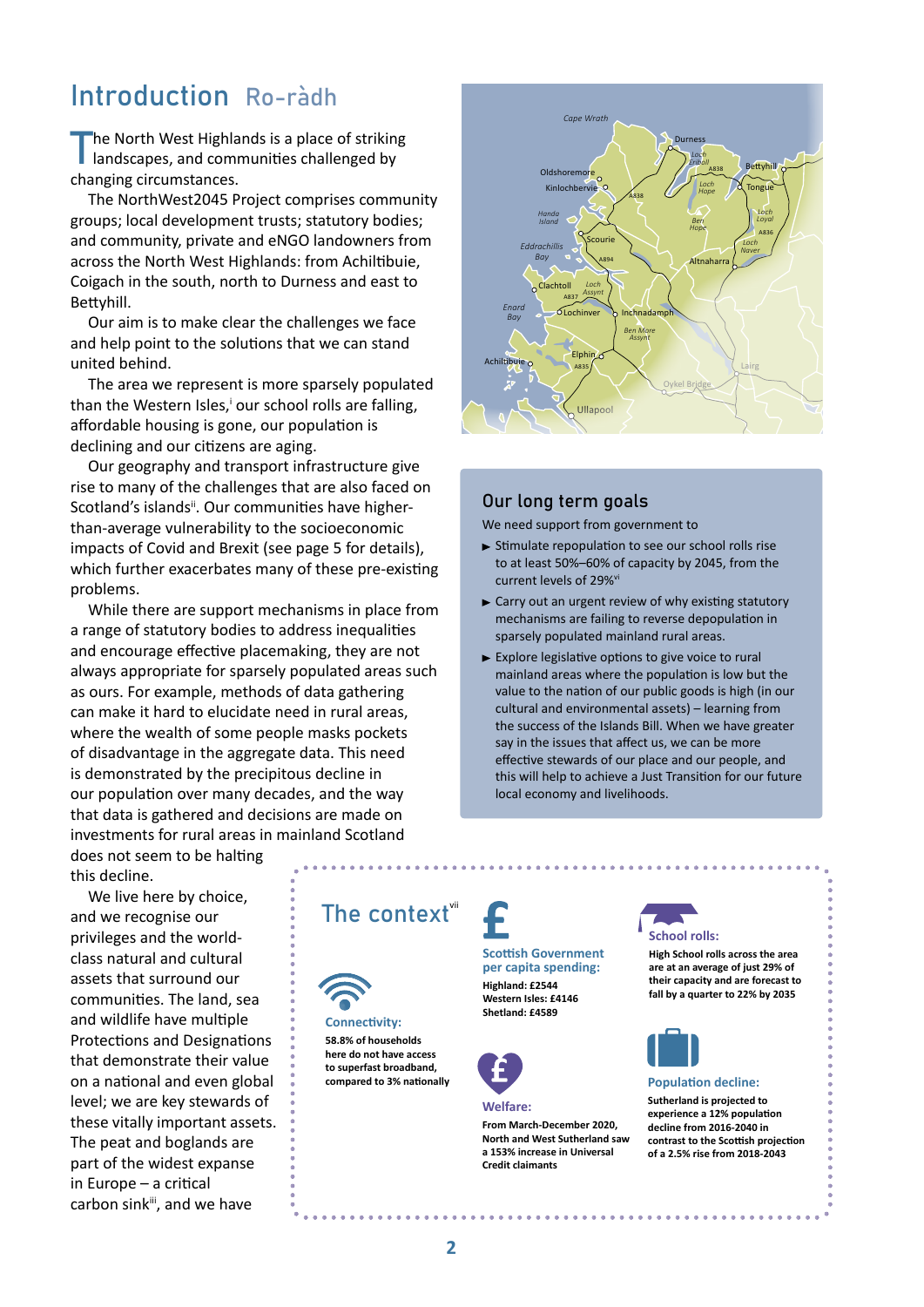# Population sparsity

The area of almost 3000km<sup>2</sup> has a population of ~3000 people, giving us a density of 1.12 people/ $km^2$ ; compared with an average of 70 people/km<sup>2</sup> across Scotland, and the Western Isles of 9 people/km<sup>2</sup>.xii ample space for native woodland. Meanwhile, our oceans absorb 'blue carbon' at approximately three times the rate of our forestsiv,

with the west coast being a particular hot spot of sequestration<sup>v</sup>. We hope these assets will enable us to capitalise on opportunities emerging from climate change mitigation strategies and the push to net zero carbon emissions by 2045. Our small communities are mutually supportive, innovative and motivated; this is the home of Scotland's first community land purchases almost 30 years ago.

We look to a future where our population grows sustainably, job opportunities broaden and average salaries rise. This will require a resilient and diverse economic base which makes the best use of our many assets while enhancing local skills and opportunities.

The NorthWest2045 project has engaged intensively with communities via a variety of interviews, surveys and workshops, with a particular effort to amplify the voice of the young people, and has reached an estimated 10% of the population<sup>viii</sup>.

The resulting **Vision for 2045 has three key elements**:

## **1: A place that is attractive for young people and families to live and work**

 *To deliver this we need sufficient housing, suitable infrastructure and services and a quality education for our communities.*

## **2: A model for a new diverse and sustainable rural economy**

 *We are ready to capitalise on emerging opportunities, attract new enterprises and promote traditional livelihoods.*

# **3: A place where our communities can determine their own prospects**

 *Our area comprises 3.5%*ix *of the landmass of* Scotland and 13% of National Scenic Areas<sup>x</sup>, *but has only 0.06%*xi *of the population. There are considerable natural assets under our stewardship, and we therefore need the voice to influence decisions on these and wider issues affecting our place and communities.*

These three essential elements are interconnected, and the partners of the NorthWest2045 Project are committed to collaborating with each other and

building capacity within our communities to reach the Vision. We are developing a roadmap to help achieve these goals which identifies the key steps.

For effective delivery we need the support of a range of partners and agencies to:

1. Ensure affordable and accessible local housing solutions are available so that young people and families are able to stay and be part of the community. Develop a long-term strategy across the area by 2026, with delivery thereafter.

**Key partners:** *Communities Housing Trust, The Highland Council, Crofting Commission and landowners*

2. Deliver local solutions to broadband to make it possible for everyone in our settlements to work and learn remotely, and address problems of overloaded infrastructure and facilities.

**Key partners:** *Highlands & Islands Enterprise, Scottish Government*

- 3. Create 6 rural hubs across our area to meet rising interest in remote work and enterprise. and deliver key services in the heart of our communities. **Key partners:** *Scottish Futures Trust, local public sector bodies*
- 4. Scope and develop a local food strategy that enhances the health of the land and our people: **Key partners:** *Scottish Government, Highland Council, Highlands and Islands Enterprise, Highland Good Food Partnership*
- 5. Develop new approaches to land management, including through a Regional Land Use pilot, and help promote viable food production.

**Key partners:** *Scottish Government, Scottish Land Commission, Highland Council, Crofting Commission*

6. Invest in community resilience and explore new thinking to allow the voice of communities living in sparsely populated areas to articulate their own needs, and the benefits that inward investment will provide for the wider public good.

**Key partners:** *Scottish Government, Highland Council, Highlands and Islands Enterprise*

Our current trajectory foresees a degenerative cycle of depopulation; dwindling jobs; school closures and loss of services. Without action, the North West Highlands will lose its vibrancy and cultural value.

With strategic support, delivery of an inspired vision can help catalyse a regenerative cycle producing a sustainable, repopulated rural economy and contributing to our national economic and environmental wealth, that supports resilient, thriving communities.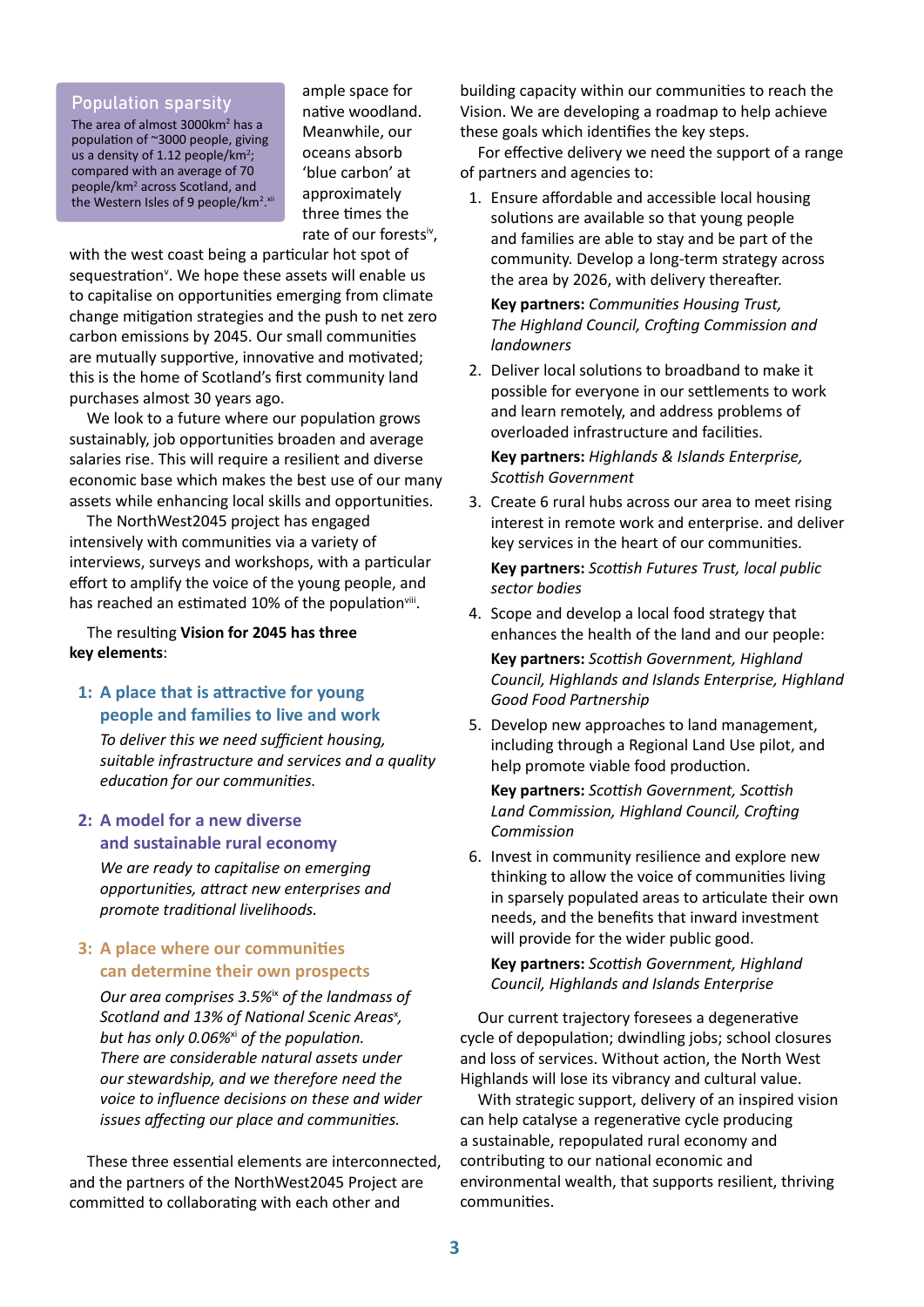# Vision 1:

# A place that is attractive for young people and families to live and work

# Àite tarraingeach do dhaoine òga agus do theaghlaichean

We desire to live in a sustainable economy where **housing is affordable**, accessible and energy efficient. **Modern and sustainable infrastructure** will help us meet the needs of residents and visitors and **quality education** across the area – with a full curriculum and a variety of extracurricular experiences – will ensure young people and families do not need to move away to better their prospects. We hope the nascent Repopulation Zones concept can support these aims in the coming decades.

> "Housing needs are at a critical level, and skilled, committed young families are being lost to the area."  *25-39, Coigach*

# Action 1. Develop affordable local housing solutions

Several community organisations within our partnership (Scourie Community Development Company and Assynt Development Trust) are developing local housing projects, and two landowners (WildLand Ltd. and John Muir Trust) are exploring opportunities for making

best use of existing crofts and making new land available for housing and crofting. The partners will work together to share learning and coordinate strategically with key local partners.

# **Our asks:**

## **Housing**xiii

- In Tongue social housing provision is at 9.8% – well below the national average of 24.3%.
- •An average house in Coigach is 7x higher than average local income: out of reach of most working age residents.
- In our area between 68-83% of households are estimated to be in fuel poverty.
- $\blacktriangleright$  Further research is required to better understand the nuance of local housing need (for example, social housing versus affordable homes for purchase) to ensure innovative local solutions for affordable housing to redress depopulation. With support from key partners the Communities Housing Trust and Highland Council.
- $\blacktriangleright$  Research findings inform an area-wide strategic response to ensure sufficient housing is planned for – and underway – by the end of this parliament and delivered by 2045.



IMAGE © DAVID BALHARRY

# *Where can we start?*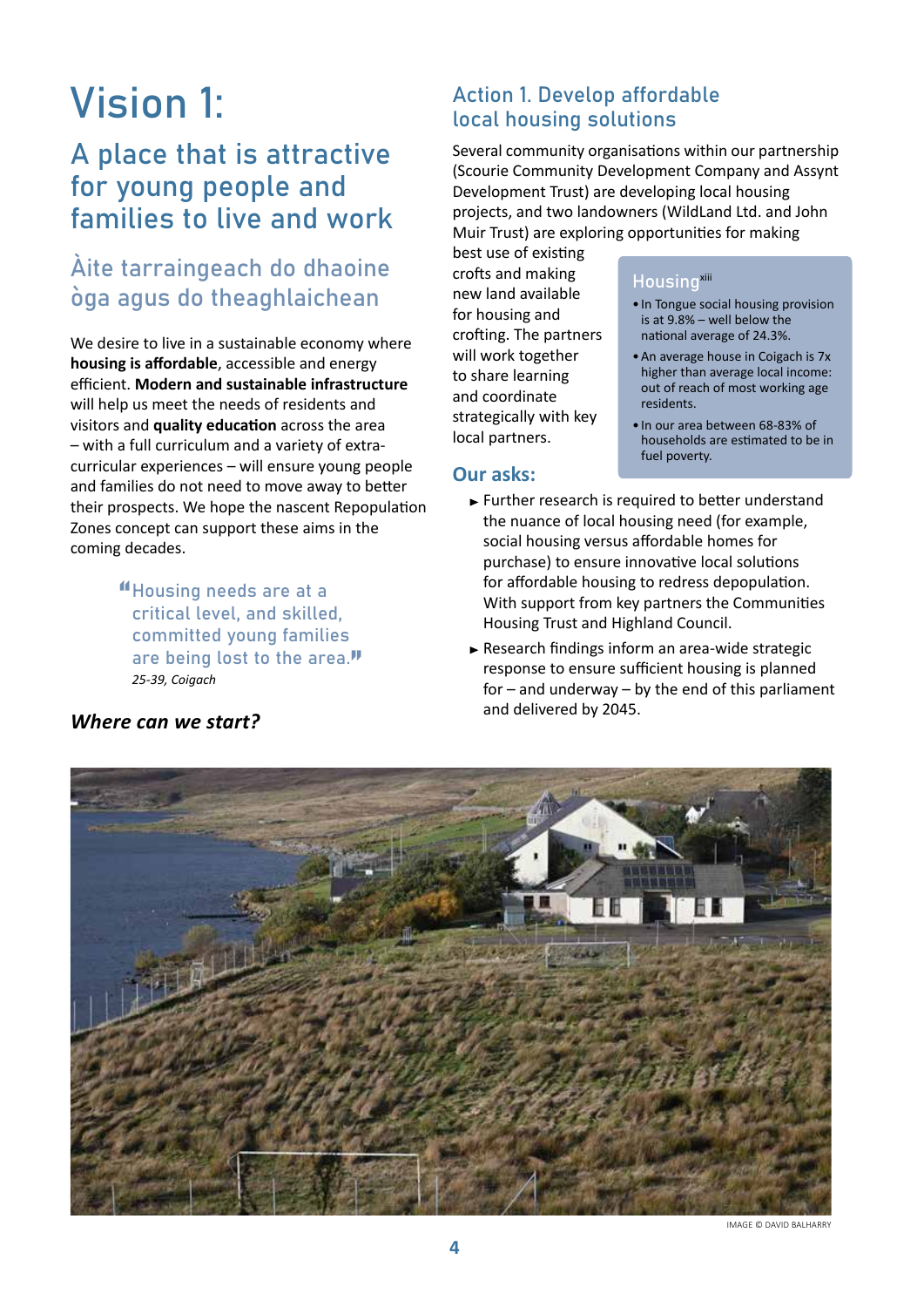

IMAGE © EWEN MACLACHLAN

# Action 2. Explore local solutions to infrastructure and broadband

We want to improve access to key services for our residents, targeting support and solutions in areas that most need it; to ensure our facilities and roads are fit for purpose, and bring superfast broadband to all households.

## **Our asks:**

- Support from HIE on developing community-led alternatives for broadband in areas the market cannot yet reach, learning from the Highland Community Broadband model and using funds such as the Scottish Broadband Voucher Scheme and the UK Government's Project Gigabit.
- ► Targeted investment in roads and facilities to meet tourism demand and bring benefit to communities, potentially through existing mechanisms such as the UK Levelling Up Fund and the £25m Tourism Fund from Scottish Government.

# What can we build on locally and learn from elsewhere?

**[Highland Community Broadband](https://www.hcbroadband.co.uk/)** is a Community Interest Company which formed to bring highspeed broadband to Ullapool and the outlying areas which had been told they would never receive it. The system uses an ingenious network broadcasting from small masts located on rocks and hills, crossing open water and wide areas, to reach remote dwellings.

**[Staffin Housing Development](https://skyeecomuseum.com/housing-health-and-business-development)** is a development of six three-bedroom houses, a new health centre and two business premises on croft land – led by Staffin Community Trust on Skye in partnership with Communities Housing Trust and Lochalsh and Skye Housing Association. It is the first affordable housing development in Staffin since 1998, and followed a housing needs report which identified a clear local demand for new homes.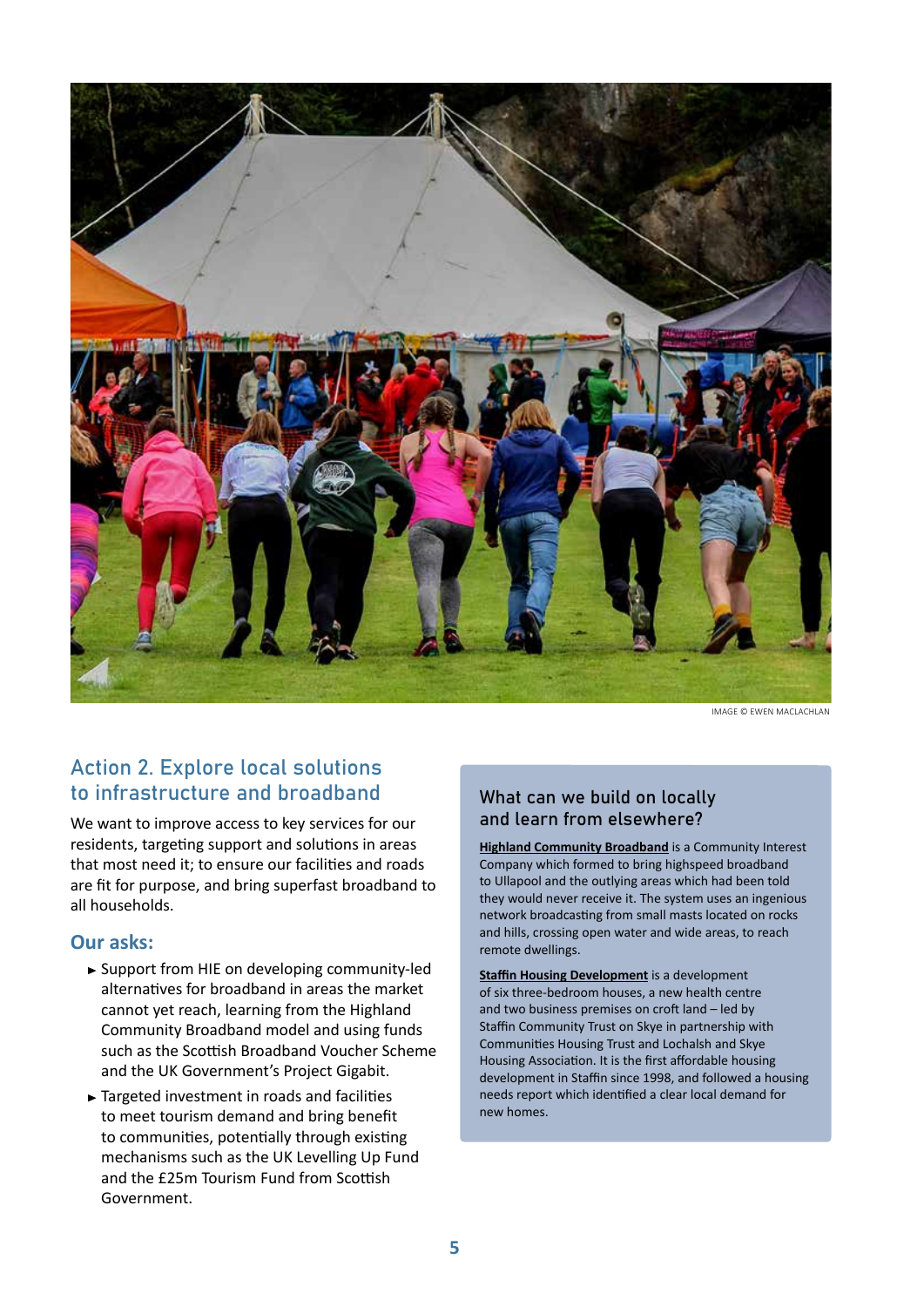# Vision 2:

# A model for a new diverse and sustainable rural economy

# Modail ùr de threabhadas dùthchail seasmhach iolarach

Developing a diverse, more resilient local economy is of utmost importance for our communities, and it will take time. Achieving more well-paid, skilled and stable jobs is a priority, and we see many routes to achieving these goals. We need to ensure that the **investment in renewable energy** benefits communities – whether through community led or commercial schemes, and that **natural capital investment** in land and sea leads to opportunities for us to gain from our substantial carbon stocks, whether directly through carbon credits or in new 'green' jobs.

"There needs to be more diversifying of incomes, so the communities can take a knock in one sector and bounce back as the others support them when one is down. We do not want communities that are vulnerably reliant on a monoculture of sectors or industries<sup>"</sup>

*40-59, Bettyhill, Crofting*



We would like to explore ways of making **traditional livelihoods and industries** economically viable – and resilient to the climate crises, specifically recognising the contribution that changes to crofting practices can make to local food production, and

#### Economyxiv

- •Caithness & Sutherland is more reliant on sectors affected by the pandemic lockdown – such as accommodation and food services (15.6%) – than nationally (8.2%) and is considered 28% more vulnerable to the impacts of Brexit than the wider region.
- •Caithness & Sutherland are within the 20% most Brexitvulnerable communities in Scotland compared to 43% regionally.

how our local fishing fleet can develop local and national markets. Government changes to rural policy around local food, land use and the Crofting National Development Plan could provide significant benefit and support to these precarious livelihoods. There are a number of strategic policy developments that can help: the challenge is to have the local voice heard.

We desire a sustainable, slow form of tourism that promotes deeper connection to our people, our culture and our landscapes.

We seek to attract and seed **new business and industry** to become less dependent on a few employers. We believe digital connectivity and modern facilities can enable diverse careers and flourishing enterprises for those attracted by the quality of life in this beautiful place.

## *Where can we start?*

# Action 3: Develop the case for multi-use rural hubs

Thriving community spaces are a priority for local infrastructure development. These can host a range of activities such as community groups, childcare, drop in health and welfare services and co-working and enterprise spaces. We want to explore how to maximise existing assets to meet local needs by providing several services in one place. Such 'multi-use hubs' would differ from place to place depending on requirements and resources, and we will learn from innovative models elsewhere. We anticipate that interest in co-working spaces will increase in response to the recent rise in remote working, and hope that more local public sector staff will work from these hubs.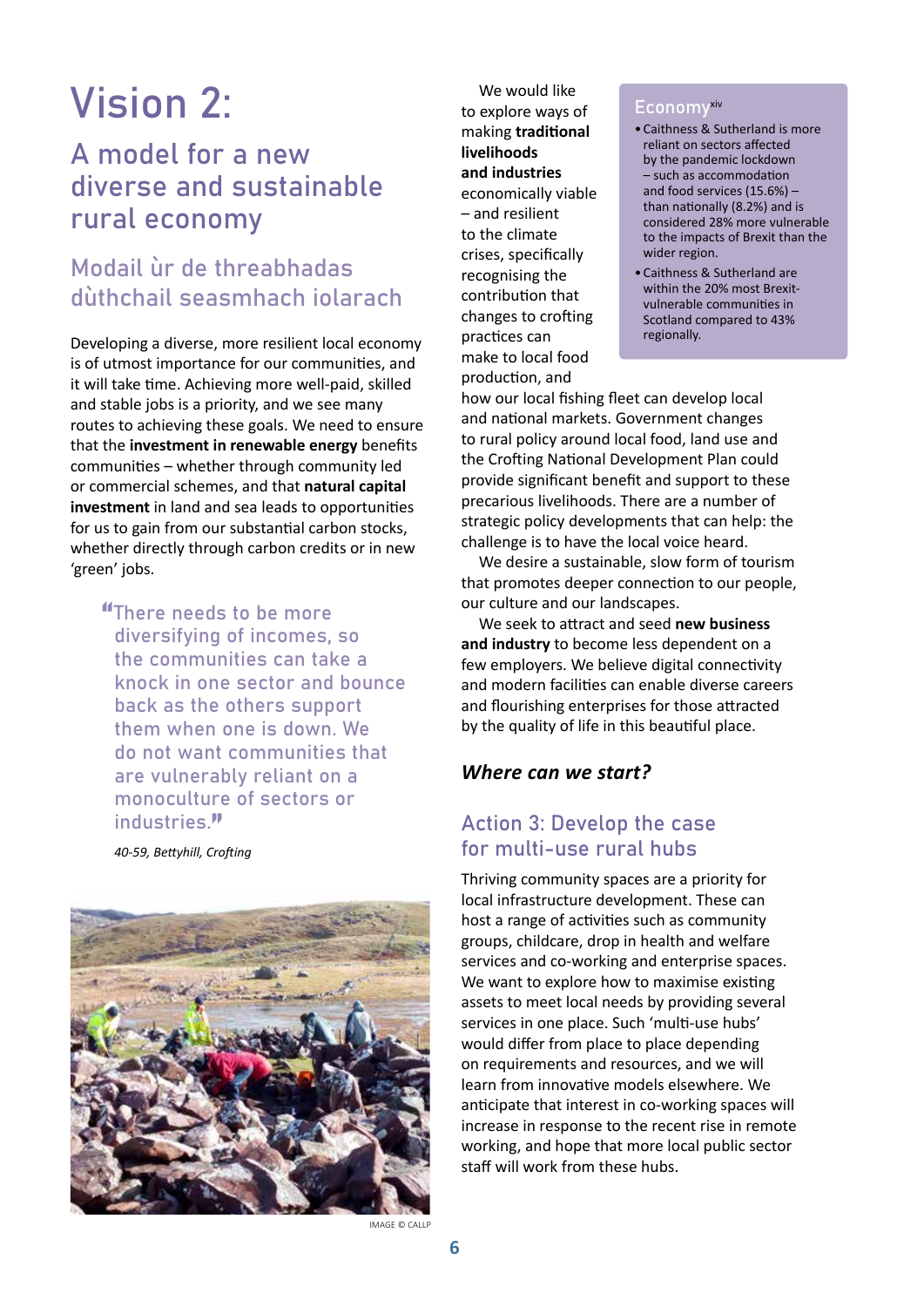

IMAGE © EWEN MACLACHLAN

#### **Our asks:**

- $\triangleright$  Work in partnership with existing Rural Hub schemes (including the Scottish Futures Trust) to build a case for investment and develop 6 local hubs across our area, enabling us to work towards the '20-minute neighbourhood' aspiration of Scottish Government.
- $\triangleright$  Support from local public service partners to extend existing service provision through these facilities and accelerate the possibilities of employing staff to work out of these hubs as part of a commitment to Local Place Planning for our area.

# Action 4. Scope a local food strategy

We have potential to produce more high quality, sustainable – and even regenerative – food and drink in this area, and to stimulate local markets for local products. This would have wide-ranging benefits, including reduction of local and global environmental impact; support of local businesses, and the health and well-being of our residents.

#### **Our asks:**

 $\triangleright$  Work in partnership with public and private sector bodies to promote existing regional initiatives such as the Highland Good Food Partnership; to understand the potential in our area and support a coordinated approach to producing and consuming more sustainable food locally.

# What can we build on locally and learn from elsewhere?

**[Coigach Community Wind Turbine](https://coigachwindpower.wordpress.com/about/)** is a single 500kW turbine, owned by the Community and managed by a subsidiary of Coigach Community Development Trust. It has been turning since 2017 and profits are distributed by the Small Grants Fund. This Fund supports a variety of actions to improve Health and Well-being, develop individual skills and training, and meet critical needs - for example emergency funding to families during the Covid pandemic.

**[The Green Bowl](https://www.facebook.com/GreenBowlFood)** in Elphin is an example of small producers collaborating to build the critical mass needed to market their produce efficiently. The **['Open Food Network UK'](C:\Users\Inspiron 14\Downloads\openfoodnetwork.org.uk)** hosts an online shop which enables flexibility for producers to come-and-go throughout the year as their supply allows.

**[Lynbreck Croft](https://forestry.gov.scot/news-releases/woodland-carbon-code-is-win-win-win-for-award-winning-crofters)** have worked with Forest Carbon to have their woodland regeneration project validated as Carbon Credits under the Woodland Carbon Code. This practical contribution to tackling the climate emergency provides extra income to the Croft.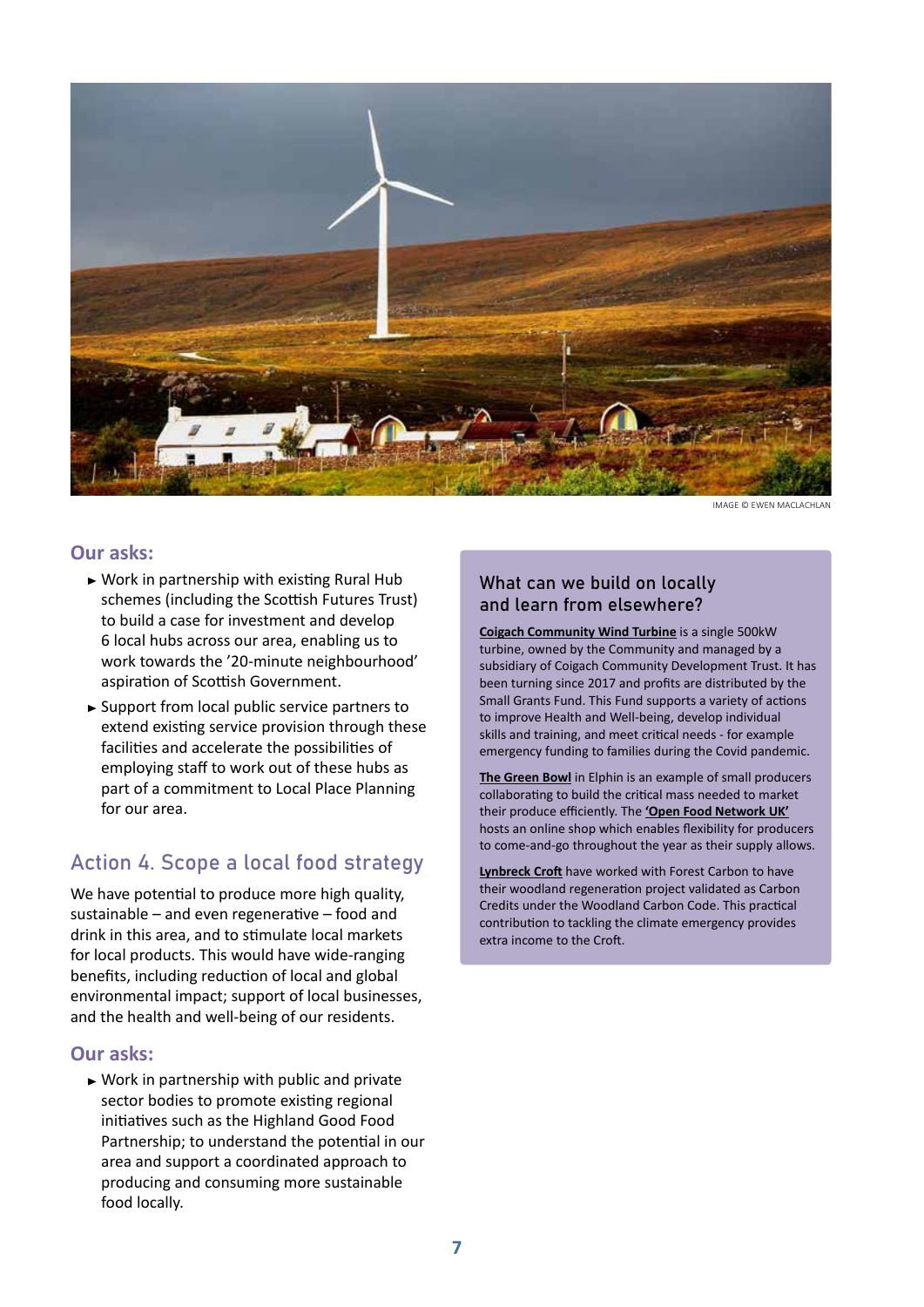# Vision 3:

# A place where our communities can determine their own prospects

# Coimhearsnachdan aig stiùir am beatha fhèin

We desire for our communties to have a clear voice in shaping the prospects of our place and in decisions made about land and other natural resources. Ensuring we are sufficiently represented is a challenge due to our small population and large geographic area.

We see an opportunity to promote **Community Wealth Building** to **stimulate local investment** in jobs, skills and produce. We must build **strong local democracy and voice**, reinvigorating and reinforcing our local democratic structures and community groups. This will ensure a wider diversity of voices can influence decisions at the local level and will position our area to engage more effectively in regional and national decisions. We wish to use and create opportunities for **communities to positively influence decisions about land use and ownership locally** and ensure that we have a **rich community life and activities** for all age groups.

> "Because there is so little power it stops people from getting involved, what's the point if nothing is achieved…There are so many competent people who are hiding because they feel they have no power to achieve anything"  *60, Bettyhill*

#### *What do we want to do?*

# Action 5. Develop new approaches to land management

Regional Land Use Partnerships enable national and local government, land owners, local communities and other stakeholders to fairly and inclusively optimise land use, in order to meet local and national objectives and help achieve Scotland's climate change targets. Highland Council is one of the first Local Authorities to trial the RLUP approach, and we are in discussions about the NorthWest2045 Project

area becoming the pilot for this work. This is a vital chance to explore how the drive for carbon sequestration will create long term opportunities for investment, industry, skills and jobs.

**Our asks:**

#### Crofting<sup>xv</sup>

- 87% of respondents to a Crofting Commission survey (across crofting counties) identified unused crofts as an issue and 90% of respondents indicated that lack of availability to new entrants is an issue.
- ► Support from Scottish Government, Scottish Land Commission (SLC) and Highland Council for the NorthWest2045 partners to develop an RLUP, and broker land investment opportunities.
- ► Working with SLC to use existing protocols to promote dialogue between communities and landowners regarding decisions on land use, and encouraging the Crofting Commission to better enforce existing duties for Crofting.
- Use existing mechanisms, with the support of the Crofting Commission, to improve access to crofts for new entrants. Explore the potential for creating local Crofting Development Officers for the region, learning from the new posts in the Western Isles.

# Action 6. Invest in community resilience and voice

## *What do we want to do?*

Our population is small but our land area is large. A significant proportion of the land  $(60\%<sup>xxi</sup>)$  is protected because of its important contribution to the nation's public goods and services: we are therefore key stewards of these crucial natural and cultural assets. However, the sparseness of our population leads to a democratic deficit: our voice is not heard on issues that matter to us such as housing, land use and resource allocation. We want to learn from other examples, such as the Islands Bill, which has given voice to sparsely populated rural areas similar to ours, so that their needs are met and they can then be more effective stewards of the crucial natural assets.

Furthermore, community action is a key strength of our place – but there are gaps, and volunteers are stretched. We must support and encourage people of all ages and backgrounds to participate in community life and have their voice heard, and to help places with low community capacity 'level up' with betterresourced areas. Strengthening collaboration across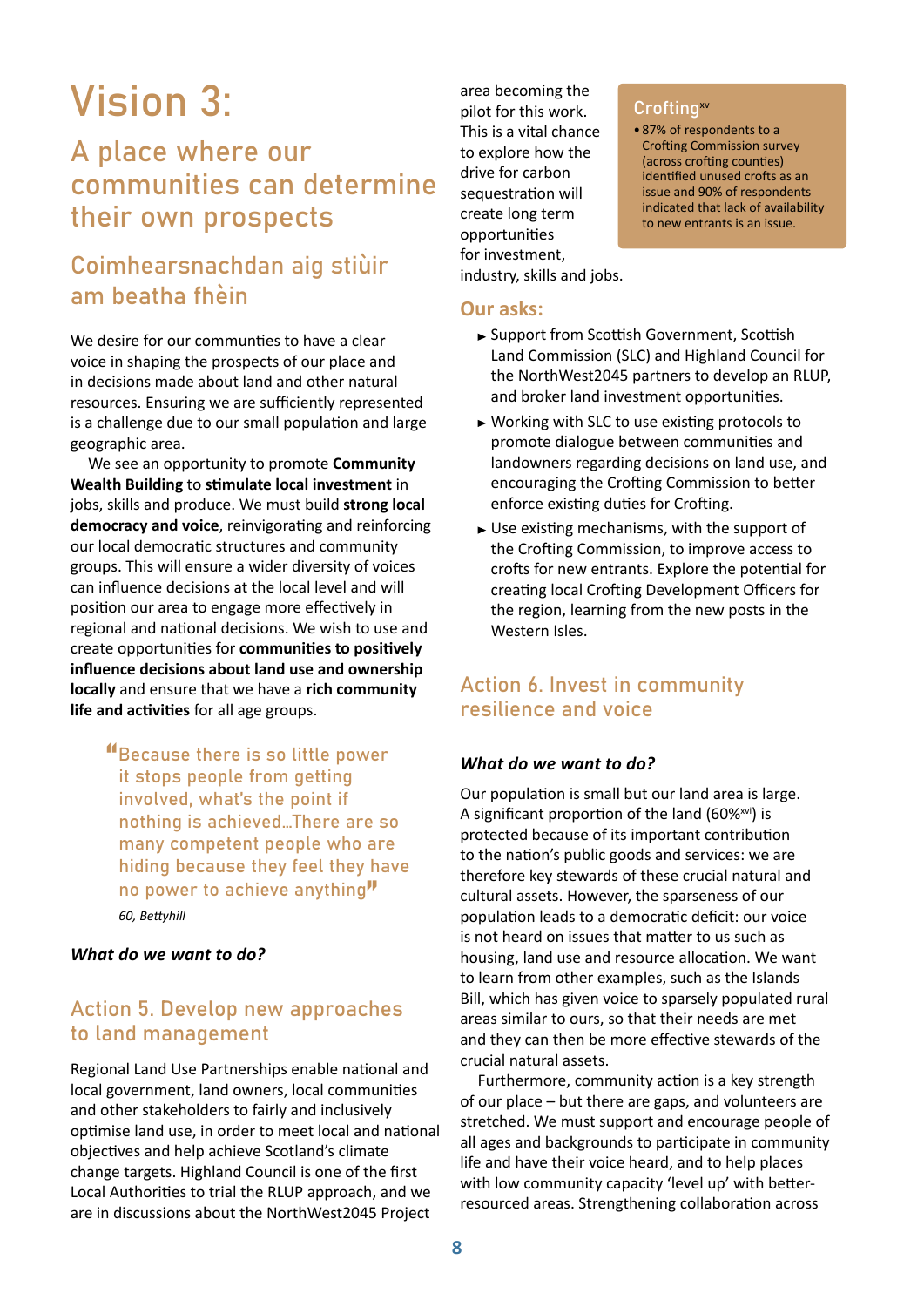

IMAGE © CALLP

the area will help to maximise knowledge, skills and resources and enable coordinated strategic action on key issues. Learning from peers elsewhere and key agencies working in rural communtiy development, such as the Scottish Rural Parliament will support improved practice.

#### **Our asks:**

- $\blacktriangleright$  Learning from the success of the Islands Bill, explore a legislative mechanism to give voice to rural mainland areas, to ensure a Just Transition for our future local economy and livelihoods.
- $\blacktriangleright$  Assistance to explore ways of strengthening our local democracy – such as reinvigorating

## Democracracyxvii

The electorate for North, West and Central Sutherland is 4833 represented by 3 Councillors. The latest proposals are that this should be reduced to 2 councillors giving a ratio of just over 1:2400. The target ratio for Highland is 1:2800, while in the Western Isles, Orkney and Shetland it is 1:800.

our Community Councils – would enable a wider diversity of people to feel empowered and inspired to participate in creating the society they believe in. We are interested to work with the

Council to test ideas emerging from the Local Governance Review.

Targeted support to build local capacity to seize existing and emerging opportunities for funding, training and development, coordinate learning

with peers nationally and internationally, and to work with Government and other agencies on common goals. Paid workers employed by a partnership of local community organisations to work across the area, to share resources and skills and identify strategic opportunities for collaboration is a priority.

Working in partnership with Highland Council and HIE to develop Community Wealth Building opportunities through local procurement to stimulate investment in jobs, skills and produce.

## What can we build on or learn from?

The **[Assynt Crofters' Trust](http://www.theassyntcrofters.co.uk/)** achieved Scotland's first community land purchase in 1993. The 9000Ha North Lochinver Estate was bought for £300000, enabling the ordinary people who live and work on the land to have some control over their own economic future. It was a breakthrough and inspired many further community purchases locally and nationally.

The **[local governance review 2021](https://www.gov.scot/policies/improving-public-services/local-governance-review/)** highlights that, compared to case studies in Germany, Denmark, Uruguay, New Zealand and England, Scotland is alone in not having regional and municipal level governance arrangements. Scotland's Local Authorities are serving at least 100,000 people: much larger than most municipalities in other places. The Localism Commission found that to strengthen community power, action is required across four pillars of localism: relationships; institutions; capacity; and powers.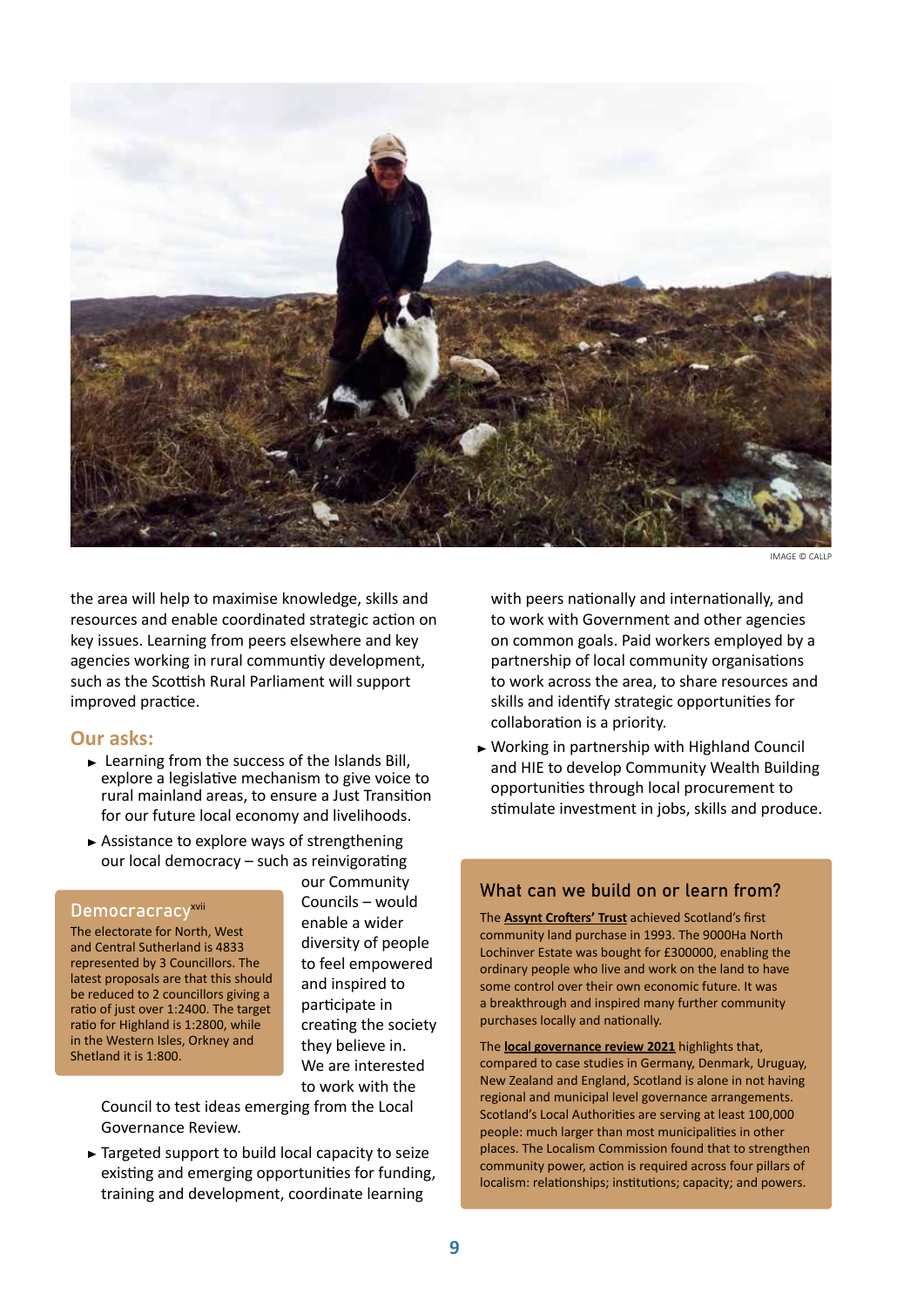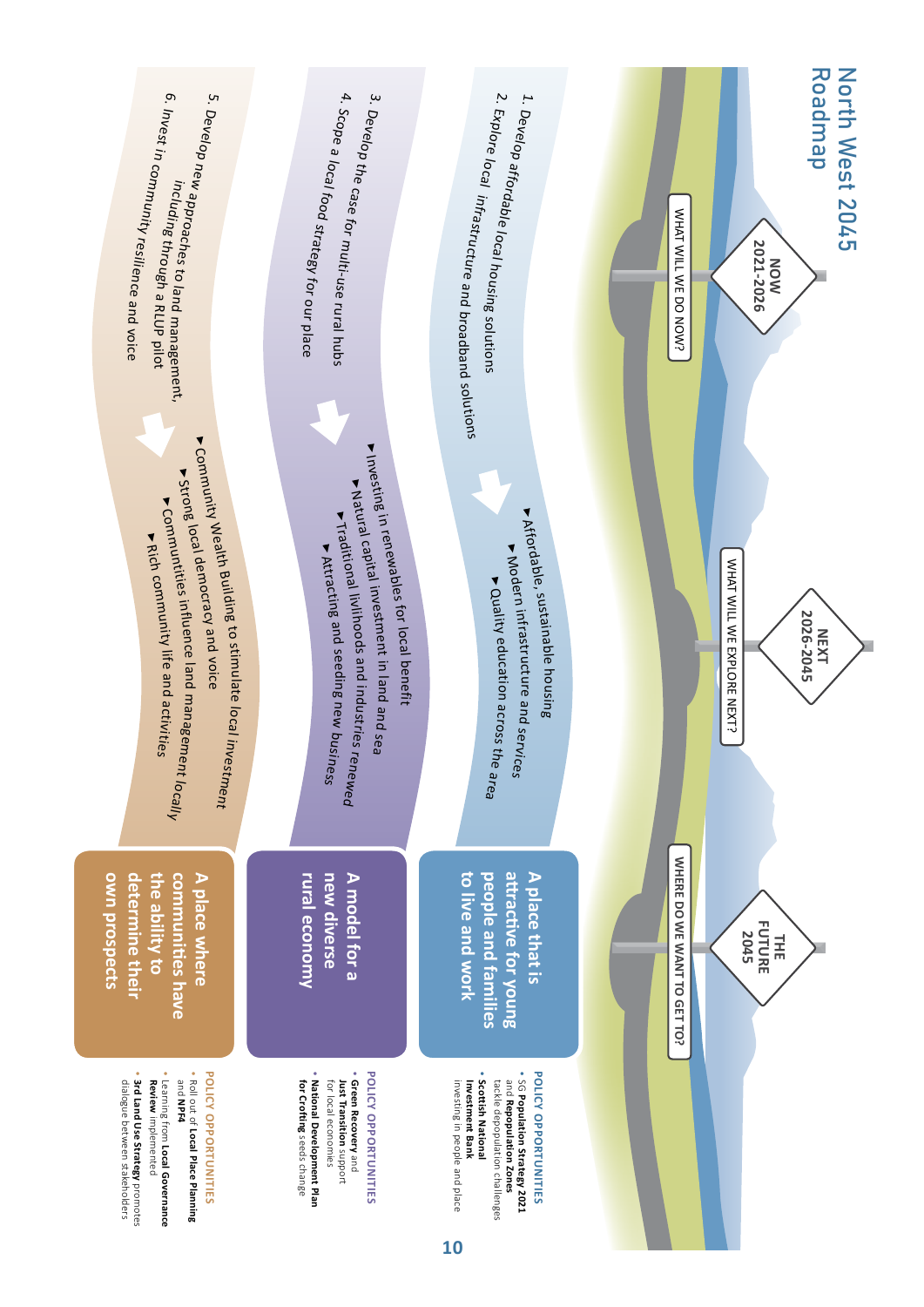

IMAGE © EWEN MACLACHLAN

# Next steps

# Ath-cheumannan

We plan to build strong foundations over the next 5 years, with support from key partners, from which we can evolve strategies and plans to meet our longterm aims to 2045.

# Now: Short term 2021-26

- $\blacktriangleright$  Build the basis of a strong collective approach and community capacity to lead and deliver plans and key developments.
- $\triangleright$  Strengthen our understanding of the key opportunities for development and challenges on the horizon and the best ways to meet these, by learning from our peers within the community and examples elsewhere in Scotland and beyond.
- ► Develop a partnership approach with decisionmakers in local and national government, private industry and key agencies to inform and explore place-based solutions and opportunities for development in the area.

The NorthWest2045 partners are committed to continue our work together and to look for ways to embed the community vision in our own organisational and collective practice. To realise the potential of our work so far, we are seeking support to sustain our momentum. We want to maintain the positive community dialogue that we have

established; invest in community capacity to continue to lead and evolve the NorthWest2045 work, to learn from others, and to keep developing local partnerships to focus on particular pertinent issues.

# Next: Medium – Long Term 2026-2045

The foundations we build in the short term through these identified actions will allow us to continue to evolve our vision and take advantage of opportunities as they emerge over the coming decades – such as the developing markets for natural capital, ecosystem services and renewables, strategies to repopulate rural areas and new approaches to localising democracy. Together, our actions will reverse the degenerative cycle that is threatening to erode our communities, and initiate a regenerative cycle which will enhance the lives of our communities and benefit the precious land we live in.

> "I would hope we'll be seen… for the wonderful, resilient, caring communities we are, that they invest in us…to help us create more vibrant sustainable communities that people will want to come and live in…a place where people will live, work and thrive."  *25-39, Coigach and Assynt*